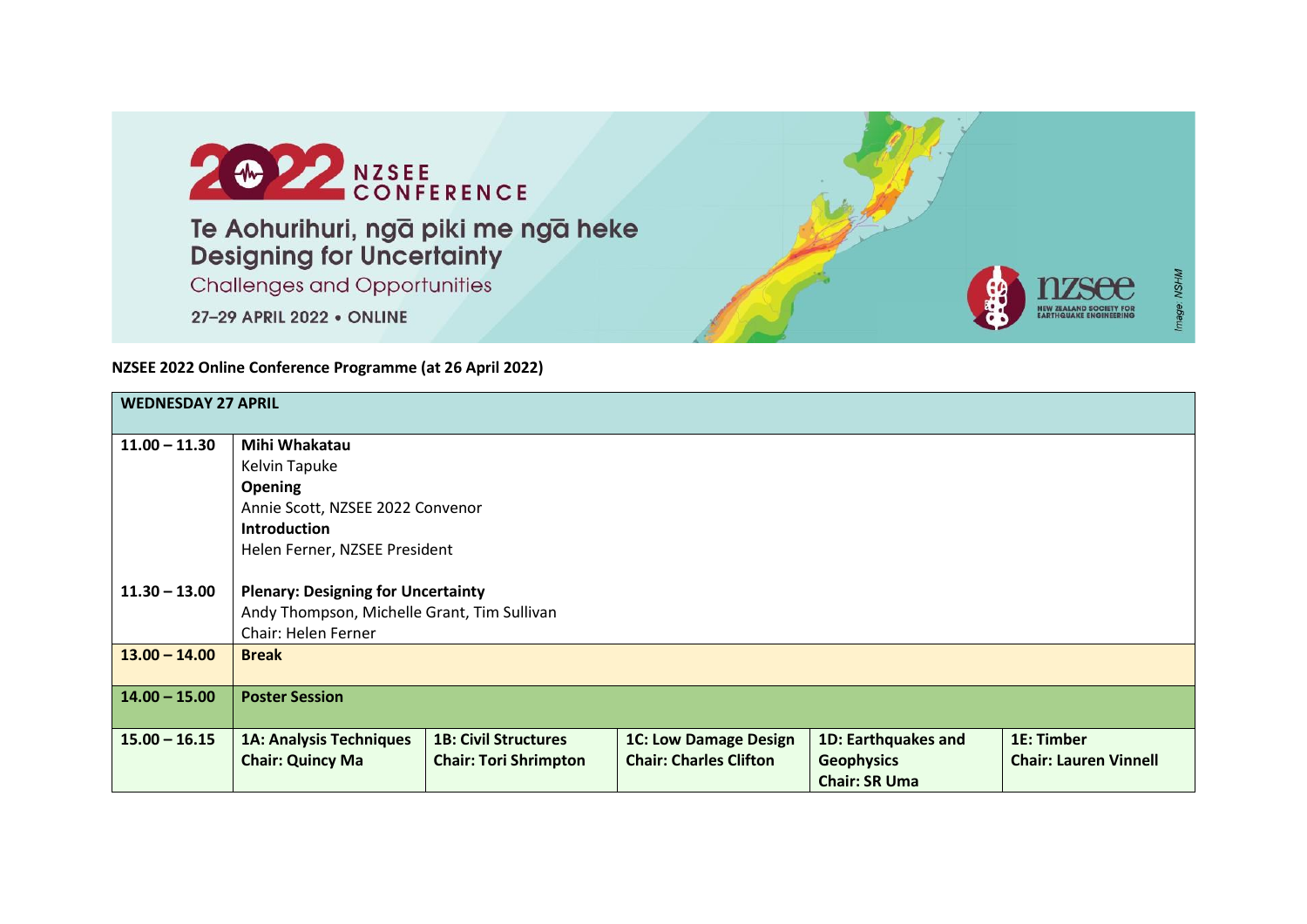| $15.00 - 15.12$ | Validity of conventional      | <b>Earthquake Design Loads</b> | <b>BRB Structure Design</b>   | Depth and Shape of the             | Case Study on Cantilever           |
|-----------------|-------------------------------|--------------------------------|-------------------------------|------------------------------------|------------------------------------|
|                 | single mode pushover          | on Retaining Walls             | Considerations                | <b>Basement Surface</b>            | <b>CLT Shear Walls with</b>        |
|                 | analysis in multi-mode        | <b>John Wood</b>               | <b>Gregory MacRae</b>         | Beneath Wellington City,           | <b>Bolted Hold-downs for</b>       |
|                 | systems                       |                                |                               | <b>Based on Gravity and</b>        | <b>Earthquake Resistance</b>       |
|                 | <b>Stuart Orchard and</b>     |                                |                               | <b>Seismic Constraints</b>         | <b>Ben Moerman</b>                 |
|                 | <b>Ruozi Zhang</b>            |                                |                               | <b>Tim Stern</b>                   |                                    |
| $15.12 - 15.24$ | Retaining wall design         | Seismic Isolation of           | Application of resilient      | <b>Interim Results from</b>        | Ductile timber                     |
|                 | - SESOC                       | <b>Bridges: Case Studies</b>   | rocking cores in low          | <b>Empirical Ground Motion</b>     | connections:                       |
|                 | <b>Geoff Bird</b>             | <b>Mohammed</b>                | damage mass timber            | Model Evaluation for the           | Understanding the                  |
|                 |                               | <b>Mohammed</b>                | structures: A case study      | <b>NZ National Seismic</b>         | factors contributing to            |
|                 |                               |                                | Ashkan Hashemi                | <b>Hazard Model Update</b>         | their ductility                    |
|                 |                               |                                |                               | <b>Robin Lee</b>                   | <b>Pierre Quenneville</b>          |
| $15.24 - 15.36$ | Investigation of              | Sustainability in              | <b>Effect of Energy</b>       | Seismic structural                 | <b>Repair and</b>                  |
|                 | <b>Influential Factors on</b> | enhancing the resilience       | <b>Dissipation on Seismic</b> | monitoring in Wellington           | Reinstatement of                   |
|                 | <b>Yield Strength of Lead</b> | of major route in              | Response                      | using advanced                     | Douglas-fir CLT Hold-              |
|                 | <b>Rubber Bearings</b>        | Wellington                     | <b>Masoumeh Farshbaf</b>      | seismological techniques           | down Connections using             |
|                 | <b>M Masoud Pourmasoud</b>    | <b>Sivasith Arumugam</b>       |                               | <b>Caroline Francois-</b>          | <b>Mixed Angle Self Tapping</b>    |
|                 |                               |                                |                               | <b>Holden</b>                      | <b>Screws</b>                      |
|                 |                               |                                |                               |                                    | <b>Thomas Wright</b>               |
| $15.36 - 15.48$ | Dealing with uncertainty      | Modelling of nonlinear         | <b>Prediction of Demands</b>  | The Damaging Power of              | Seismic retrofit of                |
|                 | in prediction of lateral      | behaviour of steel             | on Non-Structural             | Earthquakes and the                | historic timber                    |
|                 | spread                        | bridges using vibration        | <b>Components in Base-</b>    | <b>Role of Duration</b>            | structures: Uncertainties          |
|                 | <b>Vincent Smith and</b>      | measurements                   | <b>Isolated Structures</b>    | <b>David Hopkins</b>               | and adaption on site               |
|                 | <b>Stuart Palmer</b>          | Niusha Navabian                | <b>Kieran Haymes</b>          |                                    | <b>Matt Davies</b>                 |
| $15.48 - 16.00$ | <b>Modelling uncertainty</b>  | <b>Reclamation Resilience</b>  | Seismic response of a         | Dynamic site                       | Mass timber design - the           |
|                 | induced by plastic hinge      | Improvement at                 | base-isolated                 | characterisation of the            | tricky bits: Canadian case         |
|                 | length in lumped-             | CentrePort, Wellington         | building under pulse-like     | Hawke's Bay                        | studies for acoustic and           |
|                 | plasticity analysis of RC     | <b>New Zealand</b>             | near-fault ground             | sedimentary basin using            | vibration solutions from           |
|                 | structures                    | <b>James Munro</b>             | motions                       | H/V and surface wave               | a structural engineer              |
|                 | <b>Junan Mou</b>              |                                | <b>Ali Rad</b>                | methods                            | <b>Andrew Dunbar</b>               |
|                 |                               |                                |                               | <b>Andrew Stolte</b>               |                                    |
| $16.00 - 16.15$ | Q&A with all presenters       | Q&A with all presenters        | Q&A with all presenters       | <b>Q&amp;A with all presenters</b> | <b>Q&amp;A with all presenters</b> |
|                 |                               |                                |                               |                                    |                                    |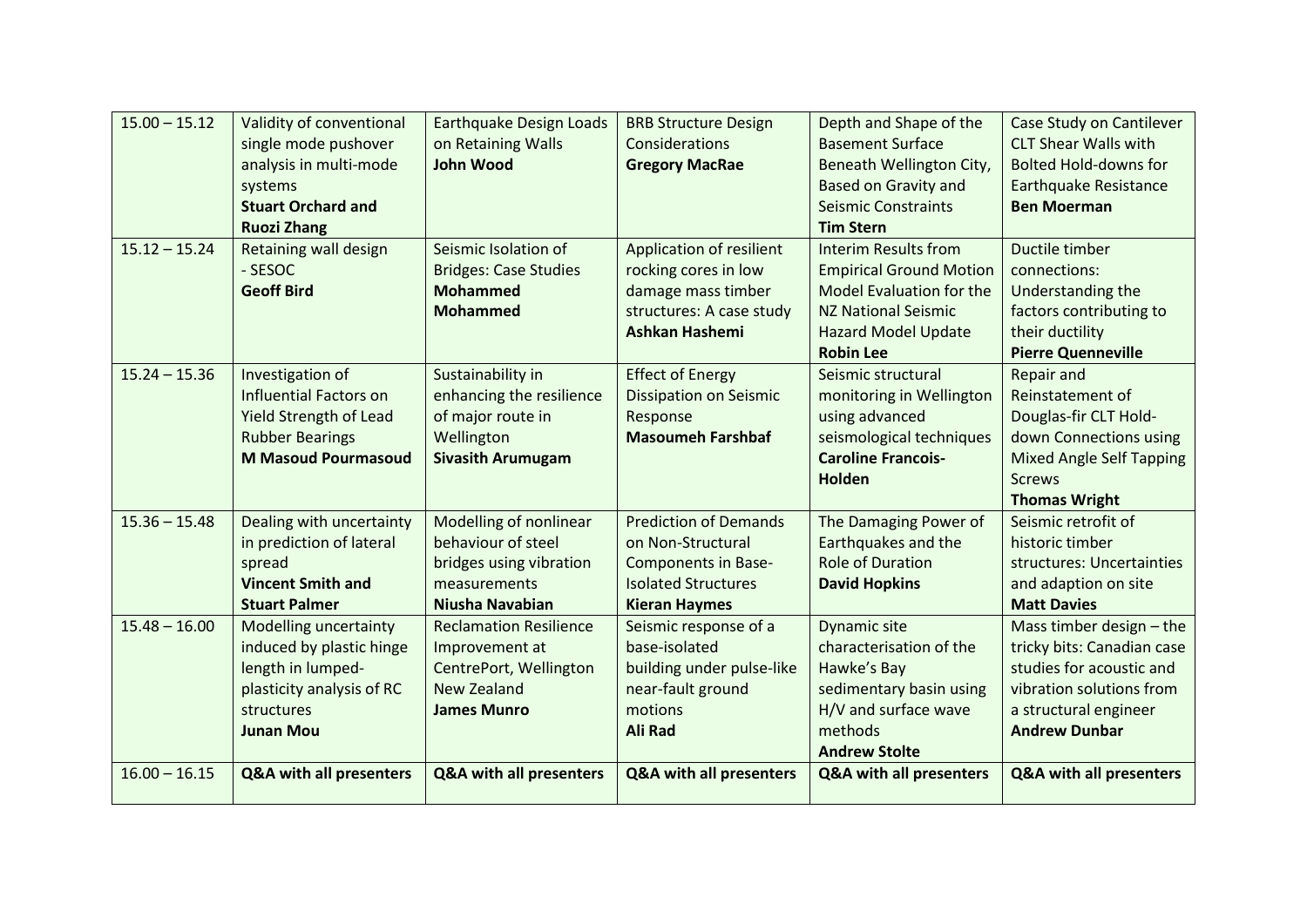| $16.15 - 16.25$ | <b>Break</b>                                                                                                                                                                                |                                                                                                                                                                                               |                                                                                                                                                                                              |                                                                                                                                                      |
|-----------------|---------------------------------------------------------------------------------------------------------------------------------------------------------------------------------------------|-----------------------------------------------------------------------------------------------------------------------------------------------------------------------------------------------|----------------------------------------------------------------------------------------------------------------------------------------------------------------------------------------------|------------------------------------------------------------------------------------------------------------------------------------------------------|
| $16.25 - 17.25$ | <b>2A: Geotechnical</b><br><b>Chair: Merrick Taylor</b>                                                                                                                                     | <b>2B: Existing Structure</b><br><b>Chair: Tony Holden</b>                                                                                                                                    | 2C: Case Study<br><b>Chair: Bruce Curtain</b>                                                                                                                                                | <b>2D: Societal Expectation</b><br><b>Chair: Julia Becker</b>                                                                                        |
| $16.25 - 16.37$ | Liquefaction potential of sand-<br>gravel mixtures: experimental<br>observations<br><b>Abilash Pokhrel</b>                                                                                  | The role of in-plane<br>strengthening within a<br>proposed non-specific design<br>approach to seismic<br>improvement for URM buildings<br><b>Hamish Tocher and Matthew</b><br><b>Cutfield</b> | A case study of Soil-Foundation-<br><b>Structure-Interaction for</b><br>aseismic design of wind<br>turbines.<br><b>Gopal Adhikari</b>                                                        | Social Influences on Behavioural<br><b>Response to Earthquake</b><br><b>Shaking</b><br><b>Lauren Vinnell</b>                                         |
| $16.37 - 16.49$ | New Revision of the National<br>Design Guidelines for Ground<br>Improvement<br><b>Alexei Murashev</b>                                                                                       | Seismic strengthening of the<br>Seatoun tunnel<br><b>Paul Wymer</b>                                                                                                                           | A Bespoke Analytical<br><b>Methodology for Seismic Safety</b><br><b>Assessment of Spillway Gates:</b><br>Case Study of Waipapa Dam<br>Spillway on the Waikato River<br><b>Umair Siddiqui</b> | <b>Integrating Maori Perspectives</b><br>into Community Resilience<br><b>Frameworks for the Built</b><br>Environment<br><b>Megan Boston</b>          |
| $16.49 - 17.01$ | <b>Sustainability Aspects of</b><br><b>Earthquake Geotechnical</b><br><b>Engineering in New Zealand</b><br><b>Alexei Murashev</b>                                                           | Seismic Performance of Precast<br><b>Hollow-core Units Seated</b><br>Within the Plastic Hinge Region<br><b>Mohamed Mostafa</b>                                                                | <b>Geotechnical Challenges and</b><br><b>Design Solutions for Yarrow</b><br><b>Stadium Redevelopment</b><br><b>Paulo Alves</b>                                                               | The shaky south (or not):<br>towards improving<br>communities understanding of<br>earthquake risk in Otago and<br>Southland<br><b>David Johnston</b> |
| $17.01 - 17.13$ | Liquefaction-Induced Parabolic<br>Subsidence Method: A rationale<br>method for structural engineers<br>to design waffle slabs in<br>accordance with MBIE<br>Guidance<br><b>Fabio Parodi</b> | <b>Mechanical Anchor Shear</b><br>Reinforcing as a Seismic Retrofit<br><b>Technique for Hollow-Core</b><br><b>Floors</b><br><b>Robert Hudson</b>                                              | An Integrated Resilience<br><b>Strategy for Wellington's Land</b><br><b>Transport System</b><br>Pathmanathan Brabhaharan                                                                     | <b>Q&amp;A with all presenters</b>                                                                                                                   |
| $17.13 - 17.25$ | <b>Q&amp;A with all presenters</b>                                                                                                                                                          | <b>Q&amp;A with all presenters</b>                                                                                                                                                            | Q&A with all presenters                                                                                                                                                                      |                                                                                                                                                      |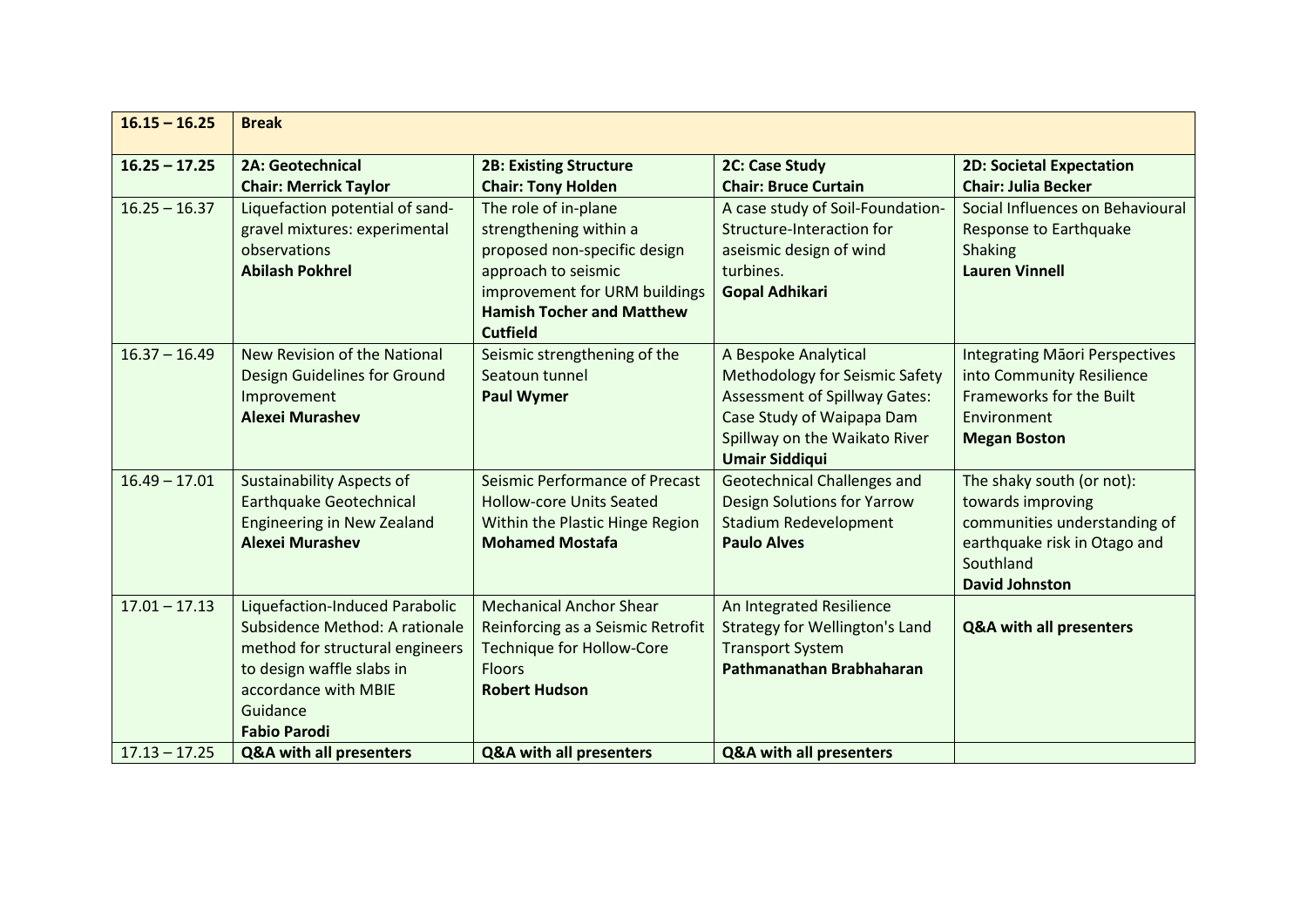| <b>THURSDAY 28 APRIL</b> |                                                                                                                                                                     |                                                                                                                                                                                                            |                                                                                                                                                                            |                                                                                                                                             |
|--------------------------|---------------------------------------------------------------------------------------------------------------------------------------------------------------------|------------------------------------------------------------------------------------------------------------------------------------------------------------------------------------------------------------|----------------------------------------------------------------------------------------------------------------------------------------------------------------------------|---------------------------------------------------------------------------------------------------------------------------------------------|
| $11.00 - 12.00$          | Plenary: From new Seismic Hazard models to new Design Practice - challenges and opportunities<br>Matt Gerstenberger and Alistair Cattanach<br>Chair: Ken Elwood     |                                                                                                                                                                                                            |                                                                                                                                                                            |                                                                                                                                             |
| $12.00 - 12.10$          | <b>Break</b>                                                                                                                                                        |                                                                                                                                                                                                            |                                                                                                                                                                            |                                                                                                                                             |
| $12.10 - 13.25$          | <b>3A: Analysis Techniques</b><br><b>Chair: Andy Thompson</b>                                                                                                       | <b>3B: Concrete</b><br><b>Chair: Rajesh Dhakal</b>                                                                                                                                                         | <b>3C: Low Damage Design</b><br><b>Chair: Peter Holden</b>                                                                                                                 | 3D: Risk<br><b>Chair: Caroline Holden</b>                                                                                                   |
| $12.10 - 12.22$          | Fast and Furious? Drive your<br>analysis vehicle carefully<br>Arun M. Puthanpurayil                                                                                 | Study on floor-slab effect of a 2-<br>storey low-damage concrete<br>wall building<br>Angi Gu                                                                                                               | Assessing the impact of<br>acceleration-sensitive<br>components on the seismic<br>losses of multi-storey<br>office buildings<br><b>Michael Williamson and Luis</b><br>John | Mainstreaming building code<br>practice and risk management<br>principles towards disaster risk<br>reduction<br><b>Amarachukwu Nwadike</b>  |
| $12.22 - 12.34$          | <b>Experimental and Analytical</b><br><b>Evaluation of Different Failure</b><br>Modes Associated with Self-<br>centring Braces<br><b>Seyed Mohammad Yousef-Beik</b> | Code requirements for column<br>confinement with a view on<br>drift<br><b>Max Dawson</b>                                                                                                                   | <b>Benchmarking the Seismic</b><br>Performance of Code-<br><b>Conforming Buckling Restrained</b><br><b>Braced Frames</b><br>Sistla Saiteja                                 | <b>Risk-Targeted Framework for</b><br>Seismic Design: Maintaining<br>Functionality<br><b>Anne Hulsey</b>                                    |
| $12.34 - 12.46$          | Method for incorporating<br>seismic hazard into the<br>traditional Life Cycle<br>Assessment for evaluating<br>seismic performance<br><b>Rosa Gonzalez Espinel</b>   | <b>Retrofit Solution for Ductile</b><br><b>Reinforced Concrete Moment</b><br>Frame with Un-topped Pre-cast<br><b>Concrete Floor Structure Using</b><br><b>Fluid Viscous Dampers</b><br><b>Amir Moshref</b> | Accounting damping,<br>uncertainties related to<br>performance, modelling and<br>design methods for structures<br>with dampers<br><b>Setu Agarwal</b>                      | Rating Houses for Strength and<br>Damage: A simple App for<br>owners and insurers<br><b>David Hopkins</b>                                   |
| $12.46 - 12.58$          | A Review of Guidance for<br><b>Tsunami Loading on Buildings</b><br><b>Henry Till</b>                                                                                | A novel solution for retrofitting<br>concrete structures with<br>resilient connections: a case<br>study<br><b>Ashkan Hashemi and Terry</b><br><b>Dawson</b>                                                | Archives Wellington Lease -<br>Heke Rua Archives - 2 Aitken<br>Street<br><b>Tessa Beetham</b>                                                                              | <b>Advancing NZ Hospital Seismic</b><br>Readiness: Creating a Post-<br><b>Earthquake Functionality</b><br>Dashboard<br><b>Bethany Mayer</b> |